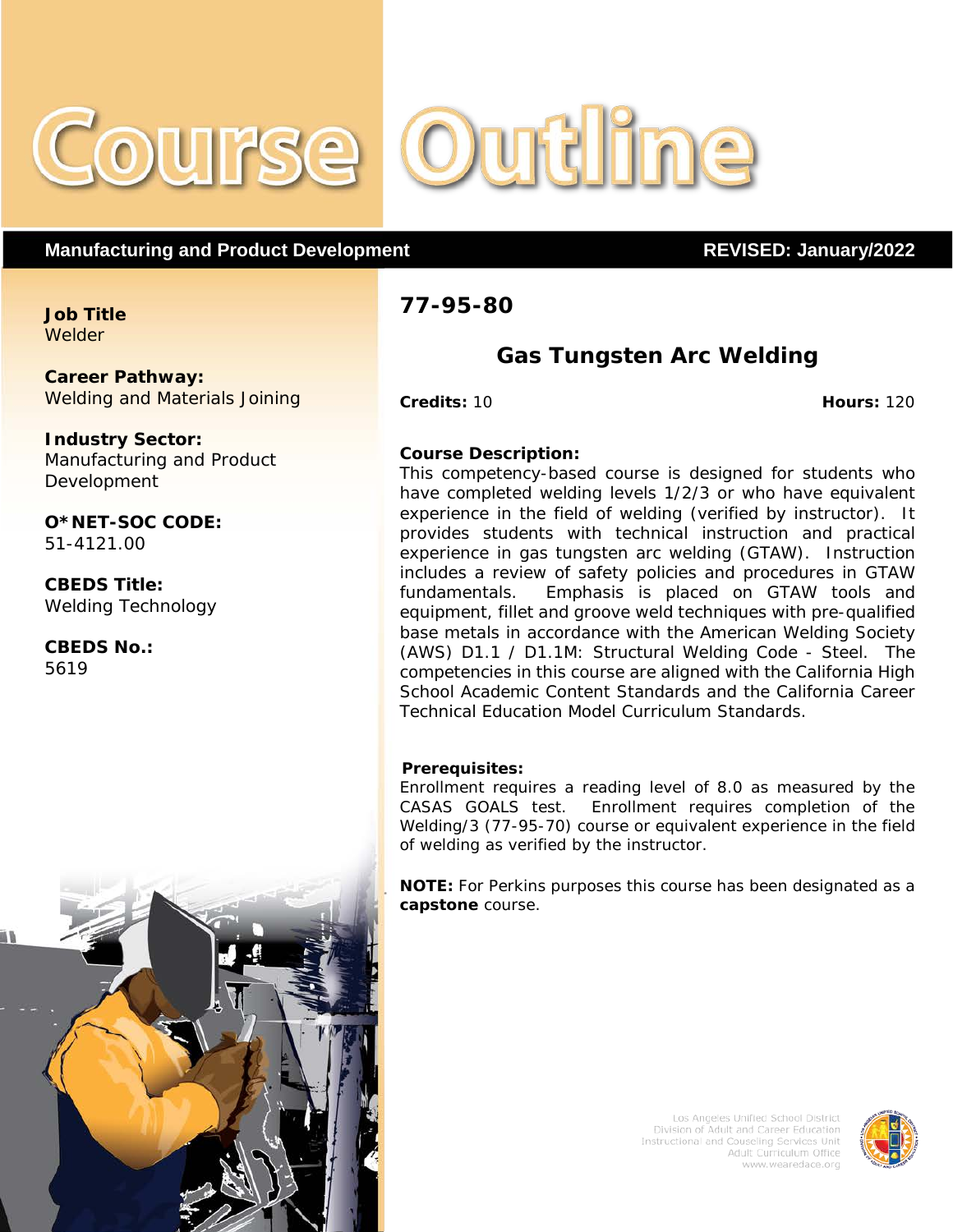# *COURSE OUTLINE COMPETENCY-BASED COMPONENTS*

A course outline reflects the essential intent and content of the course described. Acceptable course outlines have six components. (Education Code Section 52506). Course outlines for all apportionment classes, including those in jails, state hospitals, and convalescent hospitals, contain the six required elements:

(EC 52504; 5CCR 10508 [b]; Adult Education Handbook for California [1977], Section 100)

#### **COURSE OUTLINE COMPONENTS LOCATION**

#### **GOALS AND PURPOSES**

The educational goals or purposes of every course are clearly stated and the class periods are devoted to instruction. The course should be broad enough in scope and should have sufficient educational worth to justify the expenditure of public funds.

The goals and purpose of a course are stated in the COURSE DESCRIPTION. Course descriptions state the major emphasis and content of a course, and are written to be understandable by a prospective student.

#### **PERFORMANCE OBJECTIVES OR COMPETENCIES**

Objectives should be delineated and described in terms of measurable results for the student and include the possible ways in which the objectives contribute to the student's acquisition of skills and competencies.

Performance Objectives are sequentially listed in the COMPETENCY-BASED COMPONENTS section of the course outline. Competency Areas are units of instruction based on related competencies. Competency Statements are competency area goals that together define the framework and purpose of a course. Competencies fall on a continuum between goals and performance objectives and denote the outcome of instruction.

Competency-based instruction tells a student before instruction what skills or knowledge they will demonstrate after instruction. Competency-based education provides instruction which enables each student to attain individual goals as measured against pre-stated standards.

Competency-based instruction provides immediate and continual repetition and In competency-based education the curriculum, instruction, and assessment share common characteristics based on clearly stated competencies. Curriculum, instruction and assessment in competency-based education are: explicit, known, agreed upon, integrated, performance oriented, and adaptive.

pp. 7-11

Cover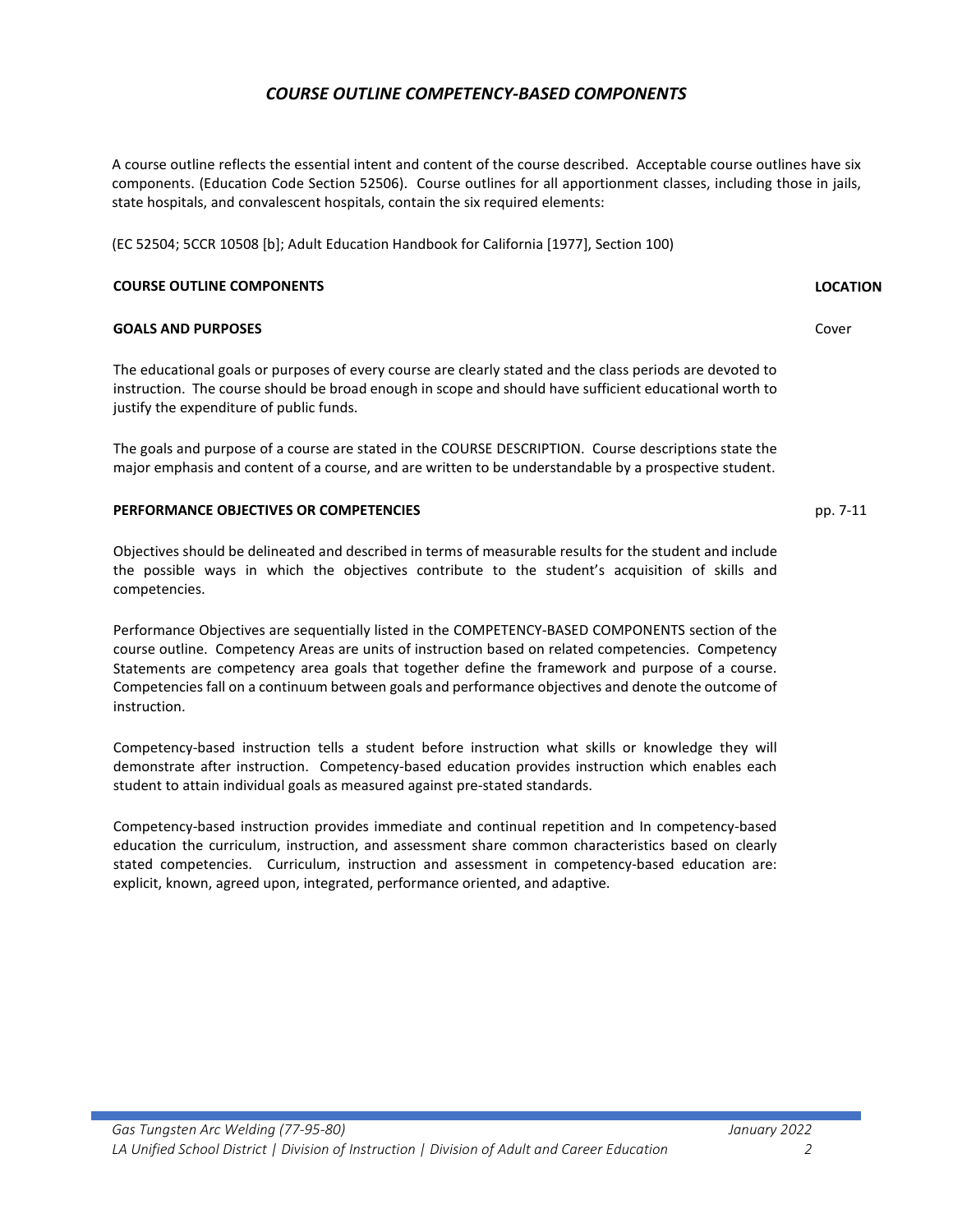# *COURSE OUTLINE COMPETENCY-BASED COMPONENTS (continued)*

| <b>COURSE OUTLINE COMPONENTS</b>                                                                                                                                                                                                                                                                                                                                                                                                   | <b>LOCATION</b> |
|------------------------------------------------------------------------------------------------------------------------------------------------------------------------------------------------------------------------------------------------------------------------------------------------------------------------------------------------------------------------------------------------------------------------------------|-----------------|
| <b>INSTRUCTIONAL STRATEGIES</b>                                                                                                                                                                                                                                                                                                                                                                                                    | p. 13           |
| Instructional techniques or methods could include laboratory techniques, lecture method, small-group<br>Discussion, grouping plans, and other strategies used in the classroom.                                                                                                                                                                                                                                                    |                 |
| Instructional strategies for this course are listed in the TEACHING STRATEGIES AND EVALUATION section<br>of the course outline. Instructional strategies and activities for a course should be selected so that the<br>overall teaching approach takes into account the instructional standards of a particular program, i.e.,<br>English as a Second Language, Programs for Adults with Disabilities.                             |                 |
| UNITS OF STUDY, WITH APPROXIMATE HOURS ALLOTTED FOR EACH UNIT                                                                                                                                                                                                                                                                                                                                                                      | Cover           |
| The approximate time devoted to each instructional unit within the course, as well as the total hours for<br>the course, is indicated. The time in class is consistent with the needs of the student, and the length of<br>the class should be that it ensures the student will learn at an optimum level.                                                                                                                         | pp. 7-11        |
| Units of study, with approximate hours allotted for each unit are listed in the COMPETENCY AREA<br>STATEMENT(S) of the course outline. The total hours of the course, including work-based learning hours<br>(community classroom and cooperative vocational education) is listed on the cover of every CBE course<br>outline. Each Competency Area listed within a CBE outline is assigned hours of instruction per unit.         |                 |
| <b>EVALUATION PROCEDURES</b>                                                                                                                                                                                                                                                                                                                                                                                                       | p. 13           |
| The evaluation describes measurable evaluation criteria clearly within the reach of the student. The<br>evaluation indicates anticipated improvement in performances as well as anticipated skills and<br>competencies to be achieved.                                                                                                                                                                                             |                 |
| Evaluation procedures are detailed in the TEACHING STRATEGIES AND EVALUATION section of the course<br>outline. Instructors monitor students' progress on a continuing basis, assessing students on attainment of<br>objectives identified in the course outline through a variety of formal and informal tests (applied<br>performance procedures, observations, and simulations), paper and pencil exams, and standardized tests. |                 |
| <b>REPETITION POLICY THAT PREVENTS PERPETUATION OF STUDENT ENROLLMENT</b>                                                                                                                                                                                                                                                                                                                                                          | Cover           |
| After a student has completed all the objectives of the course, he or she should not be allowed to reenroll<br>in the course. There is, therefore, a need for a statement about the conditions for possible repetition of                                                                                                                                                                                                          |                 |

a course to prevent perpetuation of students in a particular program for an indefinite period of time.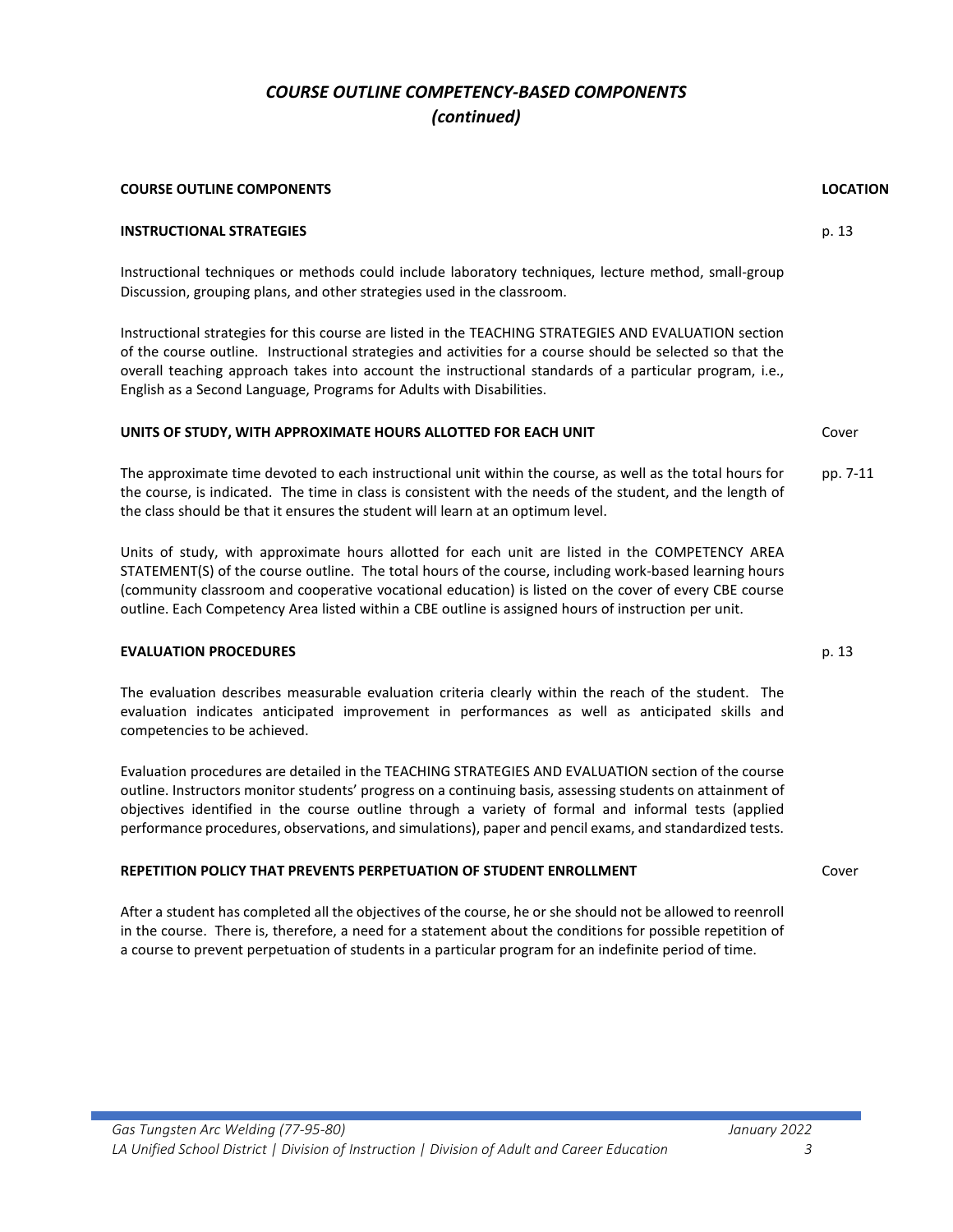# *ACKNOWLEDGMENTS*

Thanks to ERIK LANGARICA for developing and editing this curriculum. Acknowledgment is also given to ERICA ROSARIO for designing the original artwork for the course covers.

> ANA MARTINEZ Specialist Career Technical Education

ROSARIO GALVAN Administrator Division of Adult and Career Education

APPROVED:

JOE STARK Executive Director Division of Adult and Career Education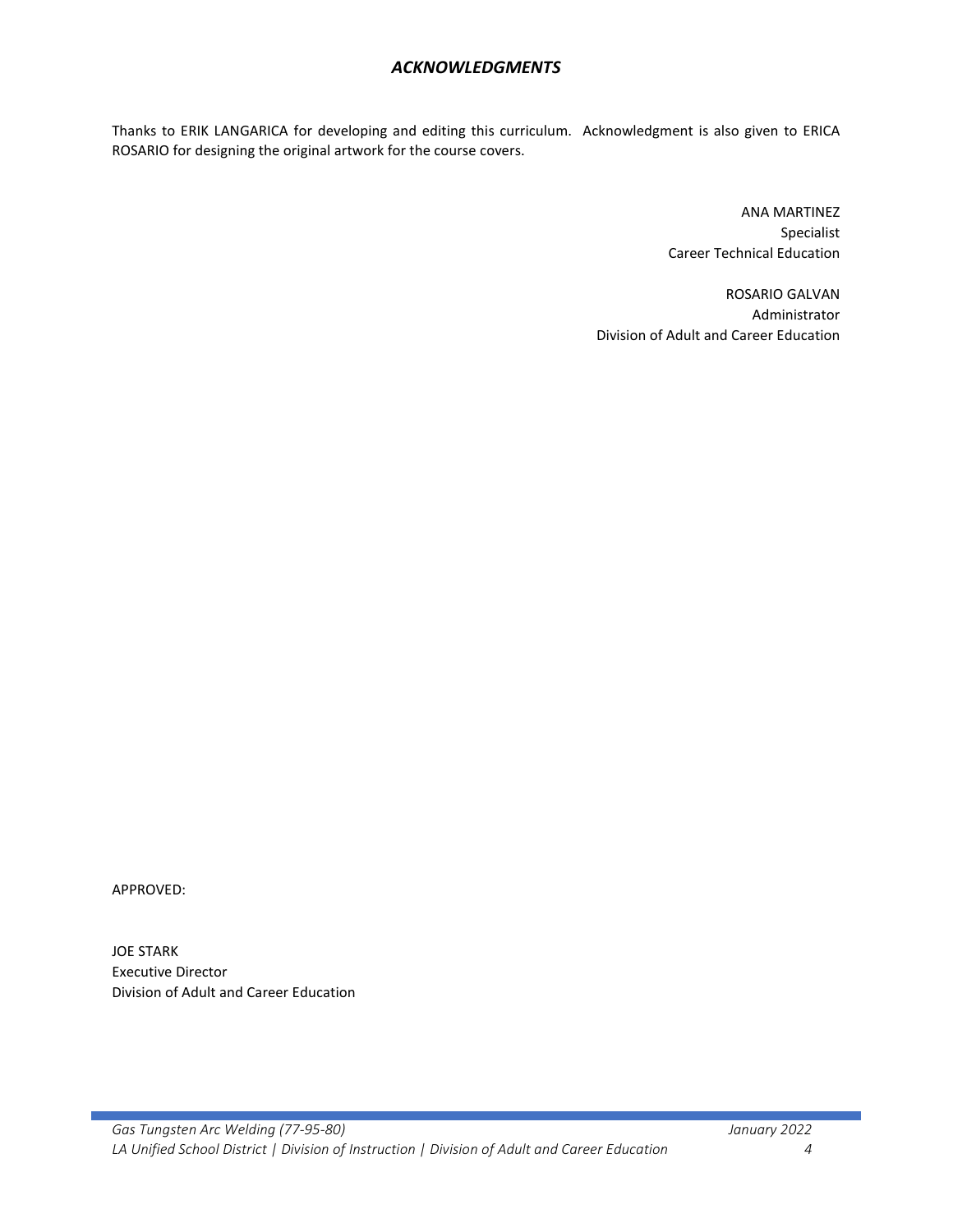# *CALIFORNIA CAREER TECHNICAL EDUCATION MODEL CURRICULUM STANDARDS Manufacturing and Product Development Industry Sector Knowledge and Performance Anchor Standards*

### **1.0 Academics**

Analyze and apply appropriate academic standards required for successful industry sector pathway completion leading to postsecondary education and employment. Refer to the Manufacturing and Product Development academic alignment matrix for identification of standards.

### **2.0 Communications**

Acquire and accurately use Manufacturing and Product Design sector terminology and protocols at the career and college readiness level for communicating effectively in oral, written, and multimedia formats.

### **3.0 Career Planning and Management**

Integrate multiple sources of career information from diverse formats to make informed career decisions, solve problems, and manage personal career plans.

### **4.0 Technology**

Use existing and emerging technology, to investigate, research, and produce products and services, including new information, as required in the Manufacturing and Product Design sector workplace environment.

### **5.0 Problem Solving and Critical Thinking**

Conduct short, as well as more sustained, research to create alternative solutions to answer a question or solve a problem unique to the Manufacturing and Product Design sector using critical and creative thinking, logical reasoning, analysis, inquiry, and problem-solving techniques.

### **6.0 Health and Safety**

Demonstrate health and safety procedures, regulations, and personal health practices and determine the meaning of symbols, key terms, and domain-specific words and phrases as related to the Manufacturing and Product Design sector workplace environment.

## **7.0 Responsibility and Flexibility**

Initiate, and participate in, a range of collaborations demonstrating behaviors that reflect personal and professional responsibility, flexibility, and respect in the Manufacturing and Product Design sector workplace environment and community settings.

## **8.0 Ethics and Legal Responsibilities**

Practice professional, ethical, and legal behavior, responding thoughtfully to diverse perspectives and resolving contradictions when possible, consistent with applicable laws, regulations, and organizational norms.

### **9.0 Leadership and Teamwork**

Work with peers to promote divergent and creative perspectives, effective leadership, group dynamics, team and individual decision making, benefits of workforce diversity, and conflict resolution as practiced in the SkillsUSA career technical student organizations.

### **10.0 Technical Knowledge and Skills**

Apply essential technical knowledge and skills common to all pathways in the Manufacturing and Product Design sector, following procedures when carrying out experiments or performing technical tasks.

### **11.0 Demonstration and Application**

Demonstrate and apply the knowledge and skills contained in the Manufacturing and Product Design anchor standards, pathway standards, and performance indicators in classroom, laboratory, and workplace settings, and through the SkillsUSA career technical student organizations.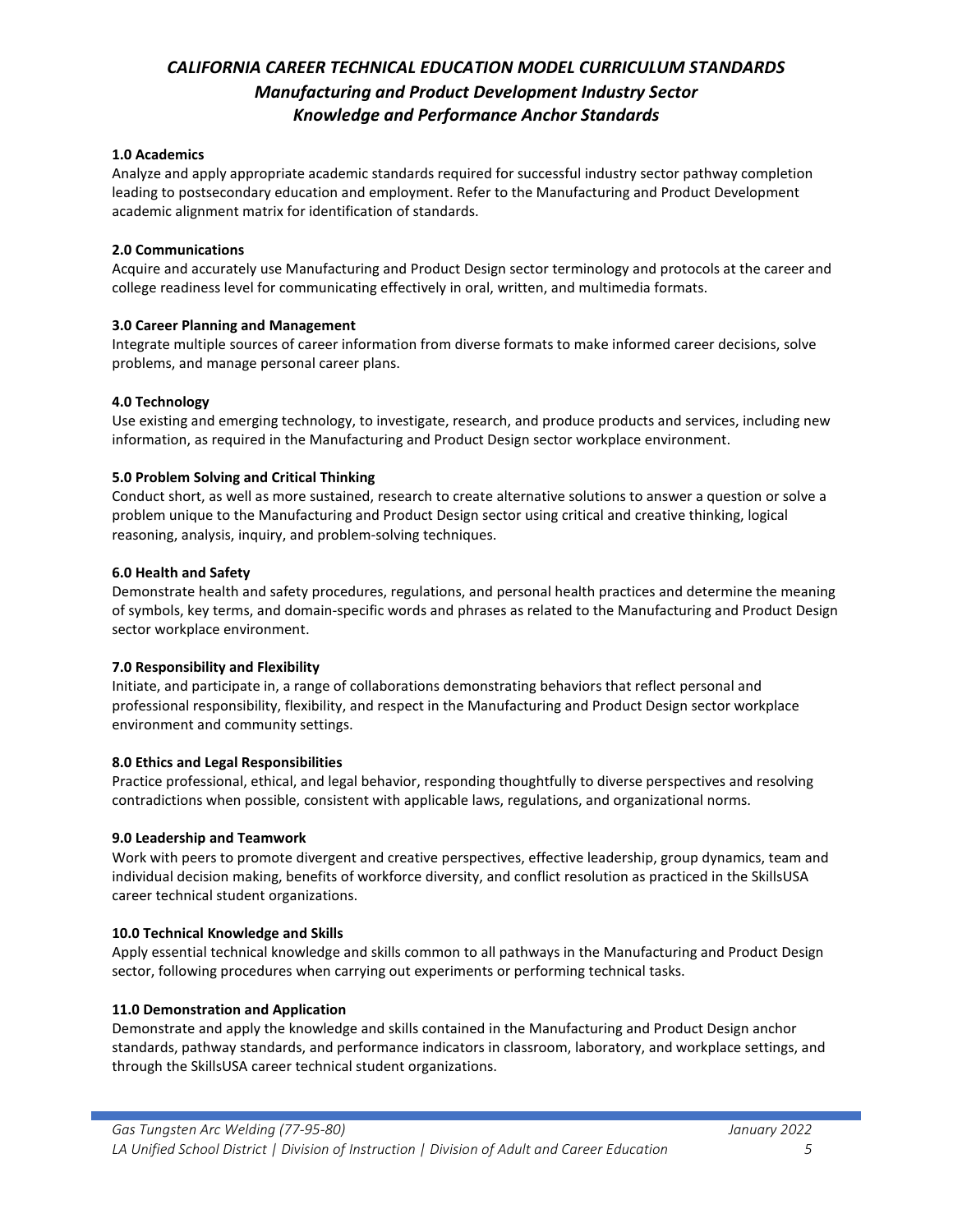# *Manufacturing and Product Development Pathway Standards*

### **C. Welding and Materials Joining Pathway**

The Welding and Materials Joining pathway provides students with an understanding of manufacturing processes and systems common to careers in welding and related industries. The following pathway standards are based on, but not limited to, well established American Welding Society (AWS) EG2.0 Guidelines for the Entry Level Welder. Representative topics include the interpretation and layout of welded and assembled-part prints, cutting, mechanical bonding, joining, cohesive bonding, adhesive bonding, and mechanical fastening.

Sample occupations associated with this pathway:

- ♦ Metal Fabricator
- ♦ Sales
- ♦ Welders, Cutters, and Fitters
- ♦ Welding Inspector
- ♦ Welding Engineer
- C1.0 Interpret and demonstrate the planning and layout operations used in the welding processes.
- C2.0 Understand and demonstrate how materials can be processed through the use of welding tools and equipment.
- C3.0 Differentiate and apply various types of welding assembly processes.
- C4.0 Understand finishing processes and the differences between various types of finishing materials used in the manufacture of welded parts and products.
- C5.0 Understand and defend the purposes and processes of inspection and quality control in welding manufacturing processes.
- C6.0 Explore and understand various welding systems that require standard hand and machine tools.
- C7.0 Understand various automated welding systems, welding design for manufacturing, flexible manufacturing systems, and materials resource planning.
- C8.0 Understand various joining or combining processes, including welding processes used in manufacturing, maintenance, and repair.
- C9.0 Understand how a manufacturing company is organized and the elements of welding production management.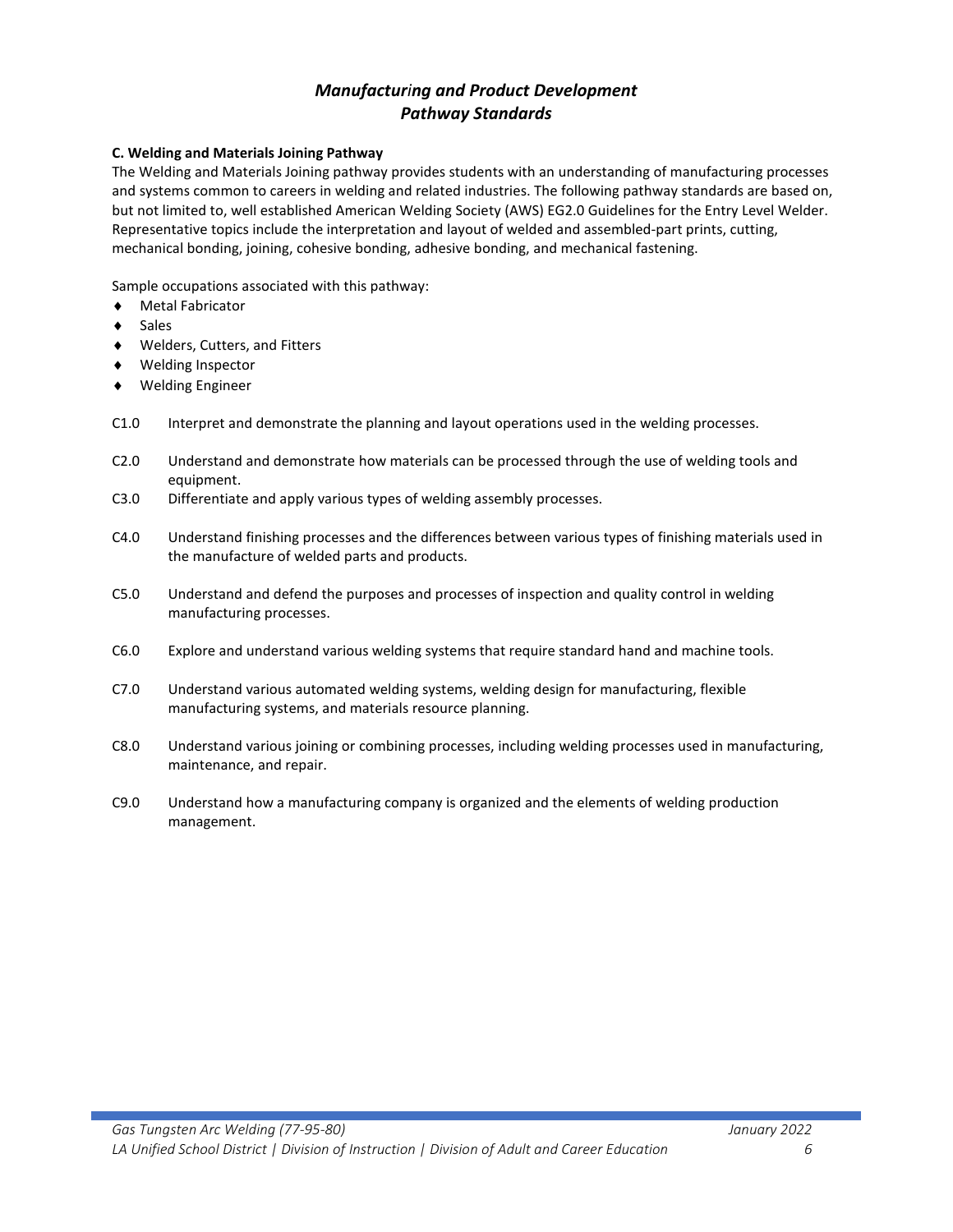### *CBE*

# *Competency-Based Education*

# *COMPETENCY-BASED COMPONENTS for the Gas Tungsten Arc Welding Course*

| <b>COMPETENCY AREAS AND</b><br><b>STATEMENTS</b>                                                                                                                                                                          | MINIMAL COMPETENCIES                                                                                                                                                                                                                                                                                                                                                                                                                                                                                                                                                                                                                                                                                                                                                                                                                                                                                                                                                                                                                                                                                                                                                                                                                                                                                                                                                                                                                                                                                                    | <b>STANDARDS</b>                                                                                                                                                                                                                                                                                                                                                                                                                                                                                                                                                                                                                                                                                                                                      |
|---------------------------------------------------------------------------------------------------------------------------------------------------------------------------------------------------------------------------|-------------------------------------------------------------------------------------------------------------------------------------------------------------------------------------------------------------------------------------------------------------------------------------------------------------------------------------------------------------------------------------------------------------------------------------------------------------------------------------------------------------------------------------------------------------------------------------------------------------------------------------------------------------------------------------------------------------------------------------------------------------------------------------------------------------------------------------------------------------------------------------------------------------------------------------------------------------------------------------------------------------------------------------------------------------------------------------------------------------------------------------------------------------------------------------------------------------------------------------------------------------------------------------------------------------------------------------------------------------------------------------------------------------------------------------------------------------------------------------------------------------------------|-------------------------------------------------------------------------------------------------------------------------------------------------------------------------------------------------------------------------------------------------------------------------------------------------------------------------------------------------------------------------------------------------------------------------------------------------------------------------------------------------------------------------------------------------------------------------------------------------------------------------------------------------------------------------------------------------------------------------------------------------------|
| <b>ORIENTATION AND SAFETY</b><br>А.<br>Review, apply, and evaluate<br>classroom and workplace<br>policies and procedures used<br>in accordance with federal,<br>state, and local safety and<br>environmental regulations. | Review the scope and purpose of the course.<br>1.<br>2.<br>Review the overall course content as a part of the Linked Learning<br>Initiative.<br>Review classroom policies and procedures.<br>3.<br>Review the different occupations in the Manufacturing Industry<br>4.<br>Sector which have an impact on the role of welders.<br>Review the opportunities available for promoting gender equity<br>5.<br>and the representation of non-traditional populations in the<br>welding industry.<br>Review the purpose of the California Occupational Safety and<br>6.<br>Health Administration (Cal/OSHA) and its laws governing welders.<br>Review and demonstrate the use of the Safety Data Sheet (SDS) as<br>7.<br>it applies to the welding industry.<br>Review classroom and workplace first aid and emergency<br>8.<br>procedures according to American Red Cross (ARC) standards.<br>Review how each of the following ensures a safe workplace:<br>9.<br>employees' rights as they apply to job safety<br>a.<br>employers' obligations as they apply to job safety<br>b.<br>role of the Division of Workers' Compensation (DWC)<br>c.<br>safe use and storage of flammable liquids and gases,<br>d.<br>materials, and safety supplies<br>wearing of eye protection<br>e.<br>removal of jewelry<br>f.<br>wearing properly fitted clothing<br>g.<br>never leaving an operating machine unattended<br>h.<br>not stopping and starting a machine for someone else<br>i.<br>10. Pass the safety exam with 100% accuracy. | <b>Career Ready</b><br><b>Practice:</b><br>1, 2, 4, 5, 7, 8, 9, 10,<br>11, 12<br><b>CTE Anchor:</b><br>Communications:<br>2.1, 2.2, 2.3, 2.4<br>Technology:<br>4.3<br>Problem Solving and<br><b>Critical Thinking:</b><br>5.1, 5.2, 5.3, 5.4<br>Health and Safety:<br>6.1, 6.2, 6.3, 6.4, 6.5,<br>6.6, 6.7, 6.8<br>Responsibility and<br>Flexibility:<br>7.2, 7.3, 7.4, 7.7<br><b>Ethics and Legal</b><br>Responsibilities: 8.1,<br>8.2, 8.4, 8.7<br>Leadership and<br>Teamwork:<br>9.3, 9.4, 9.5, 9.6<br>Technical<br>Knowledge and<br>Skills:<br>10.1, 10.2, 10.4<br>Demonstration and<br>Application:<br>11.1, 11.3<br><b>CTE Pathway:</b><br>C1.1, C1.3, C2.2,<br>C2.3, C2.4, C3.1,<br>C3.2, C5.3, C5.5,<br>C6.1, C6.2, C6.3,<br>C9.1, C9.2, C9.3 |
| (3 hours)                                                                                                                                                                                                                 |                                                                                                                                                                                                                                                                                                                                                                                                                                                                                                                                                                                                                                                                                                                                                                                                                                                                                                                                                                                                                                                                                                                                                                                                                                                                                                                                                                                                                                                                                                                         |                                                                                                                                                                                                                                                                                                                                                                                                                                                                                                                                                                                                                                                                                                                                                       |

*Gas Tungsten Arc Welding (77-95-80) January 2022 LA Unified School District | Division of Instruction | Division of Adult and Career Education 7*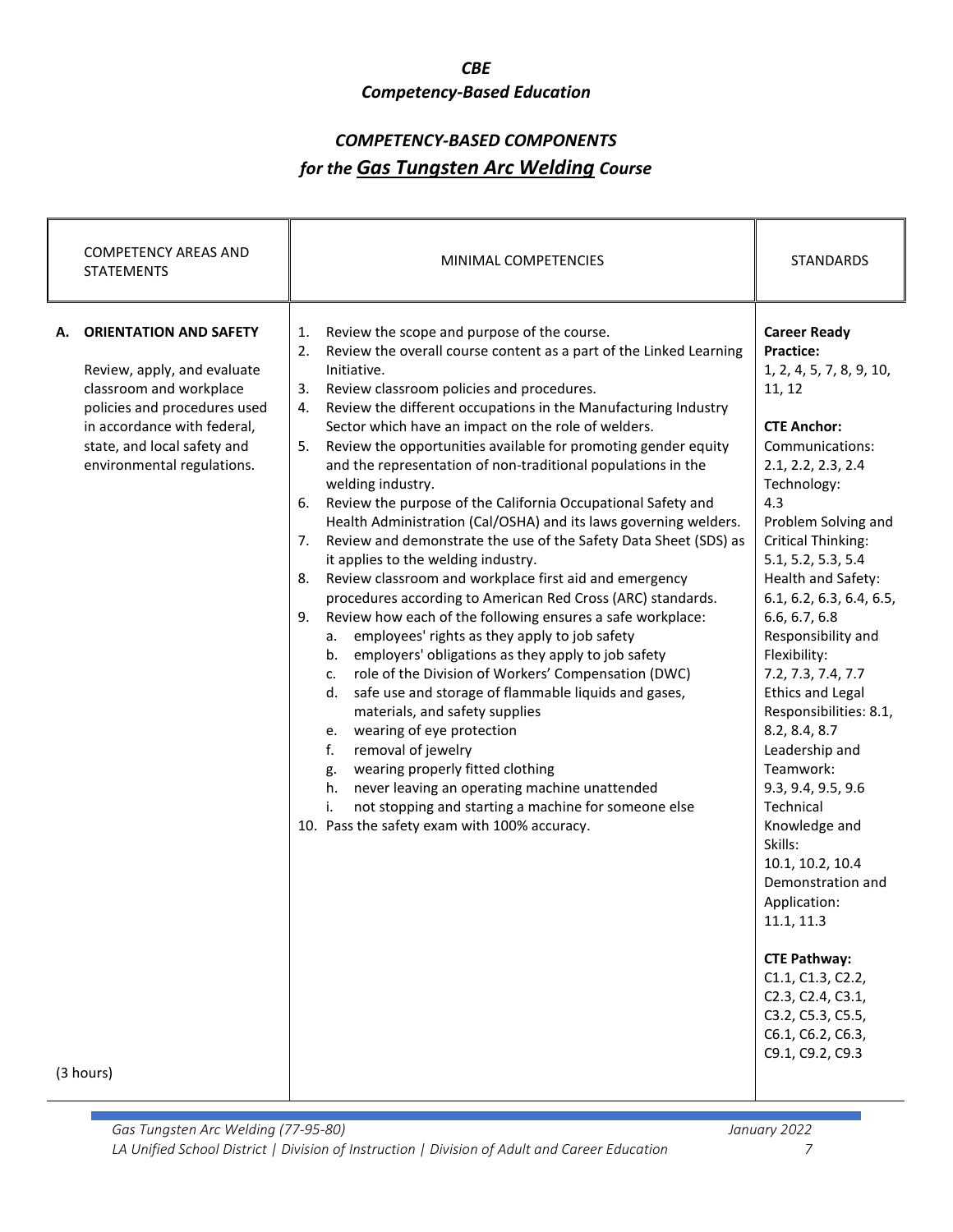| <b>COMPETENCY AREAS AND</b><br><b>STATEMENTS</b>                                                                                                                                              | MINIMAL COMPETENCIES                                                                                                                                                                                                                                                                                                                                                                                                                                                                                                                                                                                                                                                                                                                                                                                                                                                                                                        | <b>STANDARDS</b>                                                                                                                                                                                                                                                                                                                                       |
|-----------------------------------------------------------------------------------------------------------------------------------------------------------------------------------------------|-----------------------------------------------------------------------------------------------------------------------------------------------------------------------------------------------------------------------------------------------------------------------------------------------------------------------------------------------------------------------------------------------------------------------------------------------------------------------------------------------------------------------------------------------------------------------------------------------------------------------------------------------------------------------------------------------------------------------------------------------------------------------------------------------------------------------------------------------------------------------------------------------------------------------------|--------------------------------------------------------------------------------------------------------------------------------------------------------------------------------------------------------------------------------------------------------------------------------------------------------------------------------------------------------|
| <b>B. GAS TUNGSTEN ARC WELDING</b><br>(GTAW)<br>Understand, apply, and<br>evaluate the tools and<br>techniques used in gas<br>tungsten arc welding.                                           | Define the following:<br>1.<br>tungsten-arc welding (GTAW) equipment<br>а.<br>arc length<br>b.<br>fillet welds<br>c.<br>autogenous welding<br>d.<br>tungsten<br>e.<br>Identify and describe the following:<br>2.<br>setting up the different types of inverter and syncrowave<br>а.<br>welding machines<br>operation of the different types of inverter and syncrowave<br>b.<br>welding machines<br>selection of tungsten<br>c.<br>striking and maintaining an arc<br>d.<br>producing the appropriate electrode angle<br>e.<br>f.<br>producing the appropriate arc length<br>selection of current and polarity<br>g.<br>surface stringer beads<br>h.<br>padding techniques<br>i.<br>weld contour<br>j.<br>stopping and restarting a continuous bead<br>k.                                                                                                                                                                   | <b>Career Ready</b><br>Practice:<br>2, 4, 5, 10, 11<br><b>CTE Anchor:</b><br>Communications:<br>2.1, 2.2, 2.4<br>Career Planning and<br>Management:<br>3.1<br>Technology:<br>4.3<br>Problem Solving and<br><b>Critical Thinking:</b><br>5.2, 5.3<br><b>CTE Pathway:</b><br>C1.1, C1.3, C2.2,<br>C <sub>2.3</sub> , C <sub>3.1</sub> , C <sub>3.2</sub> |
| (5 hours)                                                                                                                                                                                     | GTAW welding equipment<br>Ι.                                                                                                                                                                                                                                                                                                                                                                                                                                                                                                                                                                                                                                                                                                                                                                                                                                                                                                |                                                                                                                                                                                                                                                                                                                                                        |
| C.<br><b>GAS TUNGSTEN ARC WELDING</b><br>(GTAW) TOOLS AND<br><b>EQUIPMENT</b><br>Understand, apply, and<br>evaluate the tools, equipment<br>and safety issues in gas<br>tungsten arc welding. | Describe the following in relation to welding:<br>1.<br>fire hazards<br>а.<br>electrical hazards<br>b.<br>machinery hazards<br>c.<br>hazardous fumes<br>d.<br>compressed gas cylinder hazards<br>e.<br>hazardous obstacles<br>f.<br>suffocation hazards<br>g.<br>2.<br>Identify and demonstrate proper use of safety apparel for<br>welders.<br>3. Describe and demonstrate the following:<br>proper use of fire extinguishers<br>а.<br>b. first aid procedures or first, second, and third degree burns<br>procedures for safe handling of asbestos<br>c.<br>procedures for tool use, maintenance, and repair<br>d.<br>procedures for handling compressed gas cylinders<br>e.<br>Define the following:<br>4.<br>alternating current (AC)<br>а.<br>direct current (DC)<br>b.<br>amperes<br>c.<br>ohms<br>d.<br>volts<br>e.<br>f.<br>tungsten<br>Cubic Feet per Hour (CFH)<br>g.<br>frequency<br>h.<br>i.<br>hertz<br>pulsar | <b>Career Ready</b><br>Practice:<br>1, 2, 11<br><b>CTE Anchor:</b><br>Health and Safety:<br>6.1, 6.3, 6.5, 6.6, 6.7,<br>6.8<br><b>CTE Pathway:</b><br>C3.1, C5.3, C5.5,<br>C6.1                                                                                                                                                                        |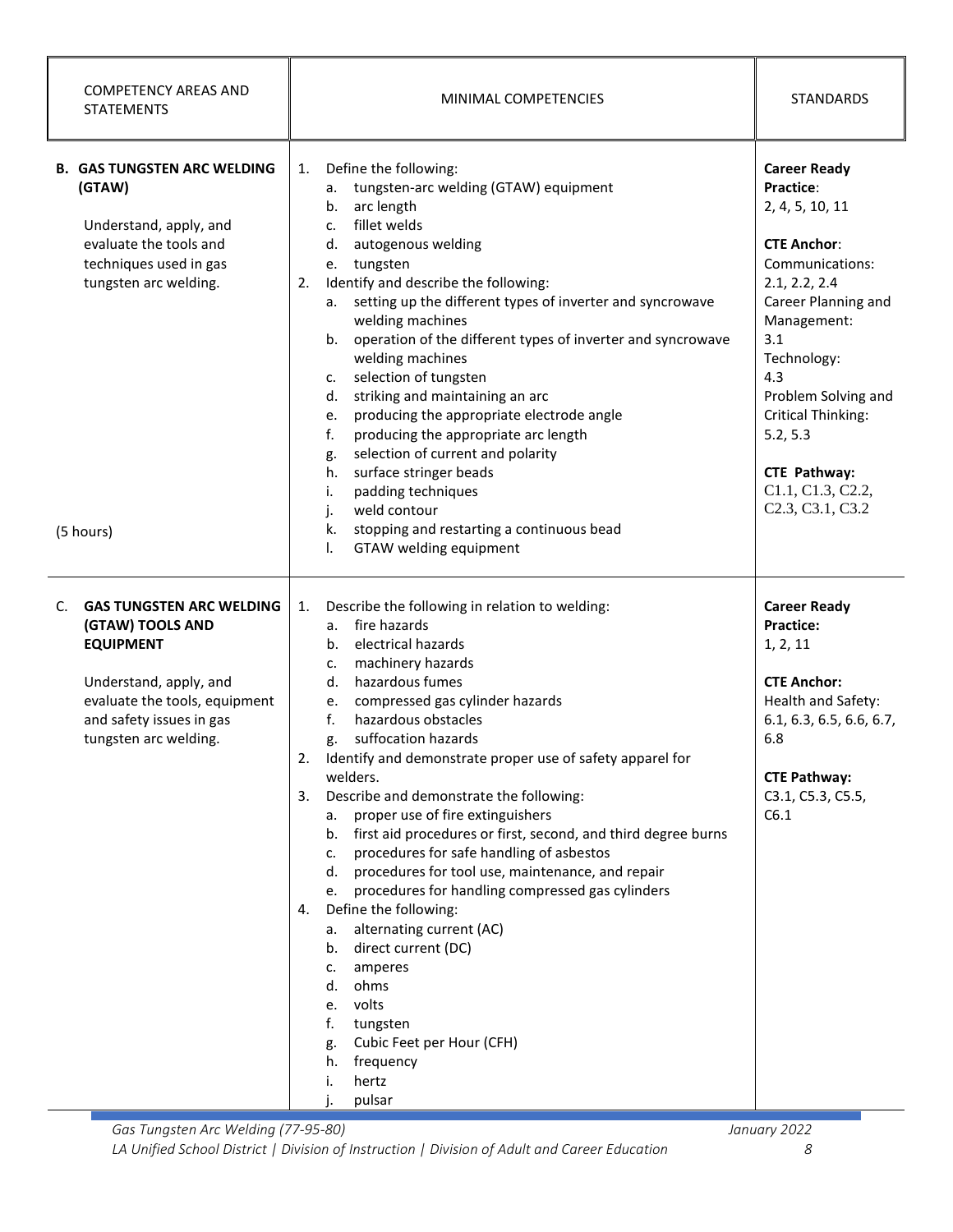| COMPETENCY AREAS AND<br><b>STATEMENTS</b>                                                                                                                                          | MINIMAL COMPETENCIES                                                                                                                                                                                                                                                                                                                                                                                                                                                                                                                                                                                                                                                                                                                                                                                                                      | <b>STANDARDS</b>                                                                                                                                                                                                                                                                                                    |
|------------------------------------------------------------------------------------------------------------------------------------------------------------------------------------|-------------------------------------------------------------------------------------------------------------------------------------------------------------------------------------------------------------------------------------------------------------------------------------------------------------------------------------------------------------------------------------------------------------------------------------------------------------------------------------------------------------------------------------------------------------------------------------------------------------------------------------------------------------------------------------------------------------------------------------------------------------------------------------------------------------------------------------------|---------------------------------------------------------------------------------------------------------------------------------------------------------------------------------------------------------------------------------------------------------------------------------------------------------------------|
| (10 hours)                                                                                                                                                                         | Identify each of the following and describe its use in welding:<br>5.<br>a. AC and DC power supplies and their operation<br>electrode classification and sizes<br>b.<br>gases and their cylinder identifications<br>c.<br>d. gases used on specific metals and jobs<br>Define, identify, and describe the following and their welding<br>6.<br>applications:<br>relationship between voltage and current<br>а.<br>direct current straight polarity (DCSP)<br>b.<br>direct current reverse polarity (DCRP)<br>c.<br>hoses<br>d.<br>gauges<br>e.<br>f.<br>regulators<br>benches<br>g.<br>h. grinders<br>Describe the following:<br>7.<br>a. Identification and selection of correct electrodes for various<br>metals.<br>b. Selection and use of various torches, tips, and hoses<br>Selection and use of various filters<br>$\mathsf{C}$ . |                                                                                                                                                                                                                                                                                                                     |
| <b>FILLET WELDS</b><br>D.<br>Understand, apply, and<br>evaluate the tools and<br>techniques used in gas<br>tungsten arc welding of fillet<br>welds in all positions.<br>(50 hours) | Identify and describe the following:<br>1.<br>a. fillet welding terminology<br>b. Joint design and fit-up for fillet welds<br>welding sequences<br>c.<br>computation of measurements<br>d.<br>e. welding defects<br>corrective techniques for welding defects<br>f.<br>size of metal deposit<br>g.<br>Describe and demonstrate the following:<br>2.<br>a. Electrode manipulation and technique<br>b. Single pass fillet welds<br>c. Welding sequence on multiple pass fillet welds<br>d. Using a fillet gauge<br>e. Welding dissimilar metals<br>Welding thin gauge<br>t.<br>g. Inspecting metal for welding defects<br>h. Welding for joint design<br>Welding plate to plate<br>i.<br>Fillet soundness<br>j.<br>k. Fillet welds in flat, horizontal, vertical, overhead                                                                  | <b>Career Ready</b><br>Practice:<br>1, 2, 4, 5, 10, 11<br><b>CTE Anchor:</b><br>Communications:<br>2.1, 2.2, 2.4<br>Career Planning and<br>Management:<br>3.1<br>Technology:<br>4.3<br>Problem Solving and<br><b>Critical Thinking:</b><br>5.2, 5.3<br><b>CTE Pathway:</b><br>C1.1, C1.3, C2.2,<br>C2.3, C3.1, C3.2 |
| <b>GROOVE WELDS</b><br>Е.<br>Understand and apply the<br>tools and techniques used in<br>gas tungsten arc welding of<br>grooves in all positions.                                  | Define groove welding.<br>1.<br>Identify the various types of groove welds.<br>2.<br>Identify and describe the features and functions of the following:<br>3.<br>a. corner butt groove weld<br>lay-out and fit-up of V-butts with back-up strip<br>b.<br>Describe and demonstrate the following:<br>4.<br>preparation of lay-out and fit-up of V-butts with back-up strip<br>a.                                                                                                                                                                                                                                                                                                                                                                                                                                                           | <b>Career Ready</b><br>Practice:<br>1, 2, 4, 5, 10, 11<br><b>CTE Anchor:</b><br>Communications:<br>2.1, 2.2, 2.4                                                                                                                                                                                                    |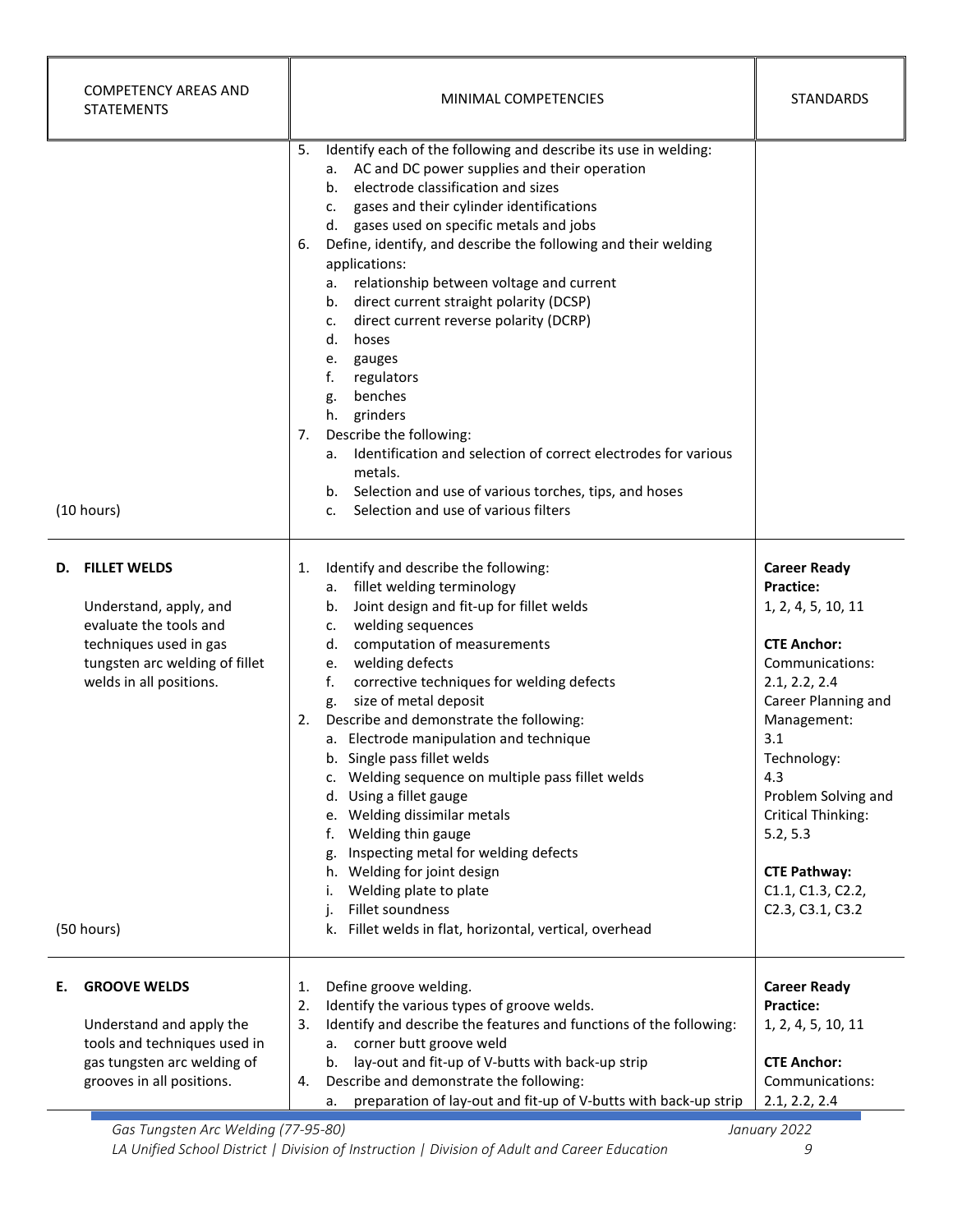| <b>COMPETENCY AREAS AND</b><br><b>STATEMENTS</b>                                                                                                      | MINIMAL COMPETENCIES                                                                                                                                                                                                                                                                                                                                                                                                                                                                                                                                                                                                                                                                                                                                                                                                                                                                                                               | <b>STANDARDS</b>                                                                                                                                                                                                                                                                                                                                                                                                                                                                                                |
|-------------------------------------------------------------------------------------------------------------------------------------------------------|------------------------------------------------------------------------------------------------------------------------------------------------------------------------------------------------------------------------------------------------------------------------------------------------------------------------------------------------------------------------------------------------------------------------------------------------------------------------------------------------------------------------------------------------------------------------------------------------------------------------------------------------------------------------------------------------------------------------------------------------------------------------------------------------------------------------------------------------------------------------------------------------------------------------------------|-----------------------------------------------------------------------------------------------------------------------------------------------------------------------------------------------------------------------------------------------------------------------------------------------------------------------------------------------------------------------------------------------------------------------------------------------------------------------------------------------------------------|
| (50 hours)                                                                                                                                            | tacking procedures<br>b.<br>root pass technique in groove welding<br>c.<br>welding sequence and technique in groove welding<br>d.<br>fit-up procedures on single and double V-groove welds<br>e.<br>fit-up procedures on single and double bevels<br>f.<br>fit-up procedures on double V-grooves and double bevels<br>g.<br>with a spacer<br>single and double "U" grooves<br>h.<br>single and double "J" grooves<br>i.<br>fit-up procedure on single and double square groove welding<br>j.<br>welding techniques for plug or slot welding<br>k.<br>m. fit-up procedures on various grooves without a back-up strip<br>Identify and perform the following types of groove welds:<br>5.<br>corner<br>а.<br>single vee with back up<br>b.<br>single vee open<br>c.<br>single level with back up<br>d.<br>single level open<br>e.<br>double vee and double level<br>f.<br>groove welds in flat, horizontal, vertical, overhead<br>g. | <b>Career Planning</b><br>and Management:<br>3.1<br>Technology:<br>4.3<br>Problem Solving<br>and Critical<br>Thinking:<br>5.2, 5.3<br><b>CTE Pathway:</b><br>C1.1, C1.3, C2.2,<br>C2.3, C3.1, C3.2                                                                                                                                                                                                                                                                                                              |
| <b>EMPLOYABILITY SKILLS</b><br>F.<br><b>REVIEW</b><br>Review, apply, and evaluate<br>the employability skills<br>required in the welding<br>industry. | Review employer requirements for the following:<br>1.<br>punctuality<br>а.<br>attendance<br>b.<br>attitude toward work<br>c.<br>quality of work<br>d.<br>teamwork<br>e.<br>f.<br>responsibility<br>timeliness<br>g.<br>communication skills<br>h.<br>Update potential employers through traditional and internet<br>2.<br>sources.<br>Review the role of electronic social networking in job search.<br>3.<br>Update sample resumes and cover letters.<br>4.<br>Review the importance of filling out a jo application legibly, with<br>5.<br>accurate and complete information.                                                                                                                                                                                                                                                                                                                                                    | <b>Career Ready</b><br><b>Practice:</b><br>1, 2, 4, 5, 10, 11<br><b>CTE Anchor:</b><br>Communications:<br>2.1, 2.2, 2.3, 2.4, 2.5,<br>2.6<br>Career Planning and<br>Management:<br>3.1, 3.2, 3.3, 3.4, 3.5,<br>3.6, 3.7, 3.8, 3.9<br>Technology:<br>4.5, 4.6<br>Problem Solving and<br><b>Critical Thinking:</b><br>5.1, 5.4<br>Health and Safety:<br>$6.2$<br>Responsibility and<br>Flexibility:<br>7.3, 7.4<br><b>Ethics and Legal</b><br>Responsibilities:<br>8.4<br>Leadership and<br>Teamwork:<br>9.3, 9.4 |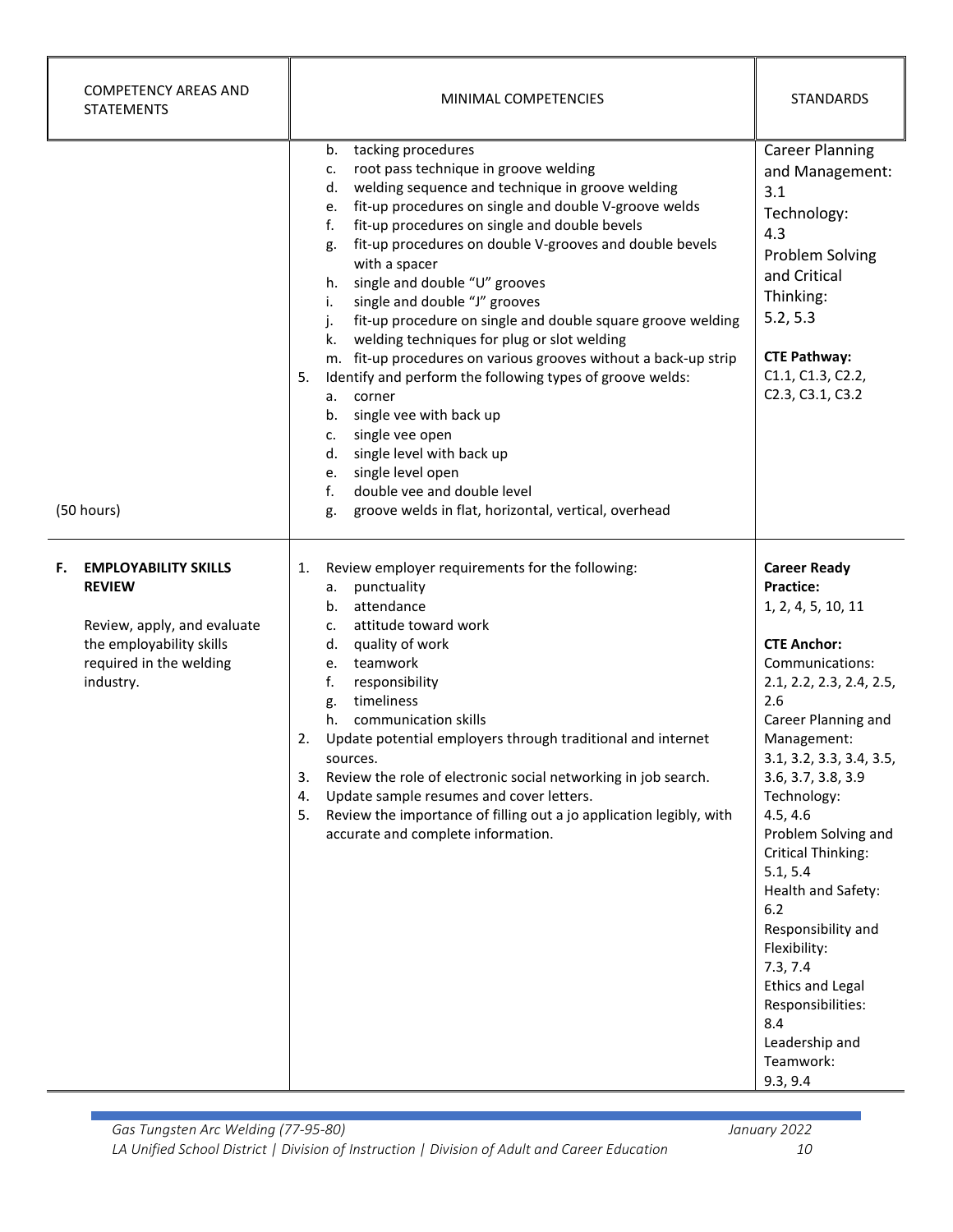| <b>COMPETENCY AREAS AND</b><br><b>STATEMENTS</b> | MINIMAL COMPETENCIES | <b>STANDARDS</b>                        |
|--------------------------------------------------|----------------------|-----------------------------------------|
|                                                  |                      | Technical                               |
|                                                  |                      | Knowledge and<br>Skills:                |
|                                                  |                      | 10.4                                    |
|                                                  |                      | Demonstration and                       |
|                                                  |                      | Application:                            |
|                                                  |                      | 11.5                                    |
| (2 hours)                                        |                      | <b>CTE Pathway:</b><br>C9.1, C9.2, C9.3 |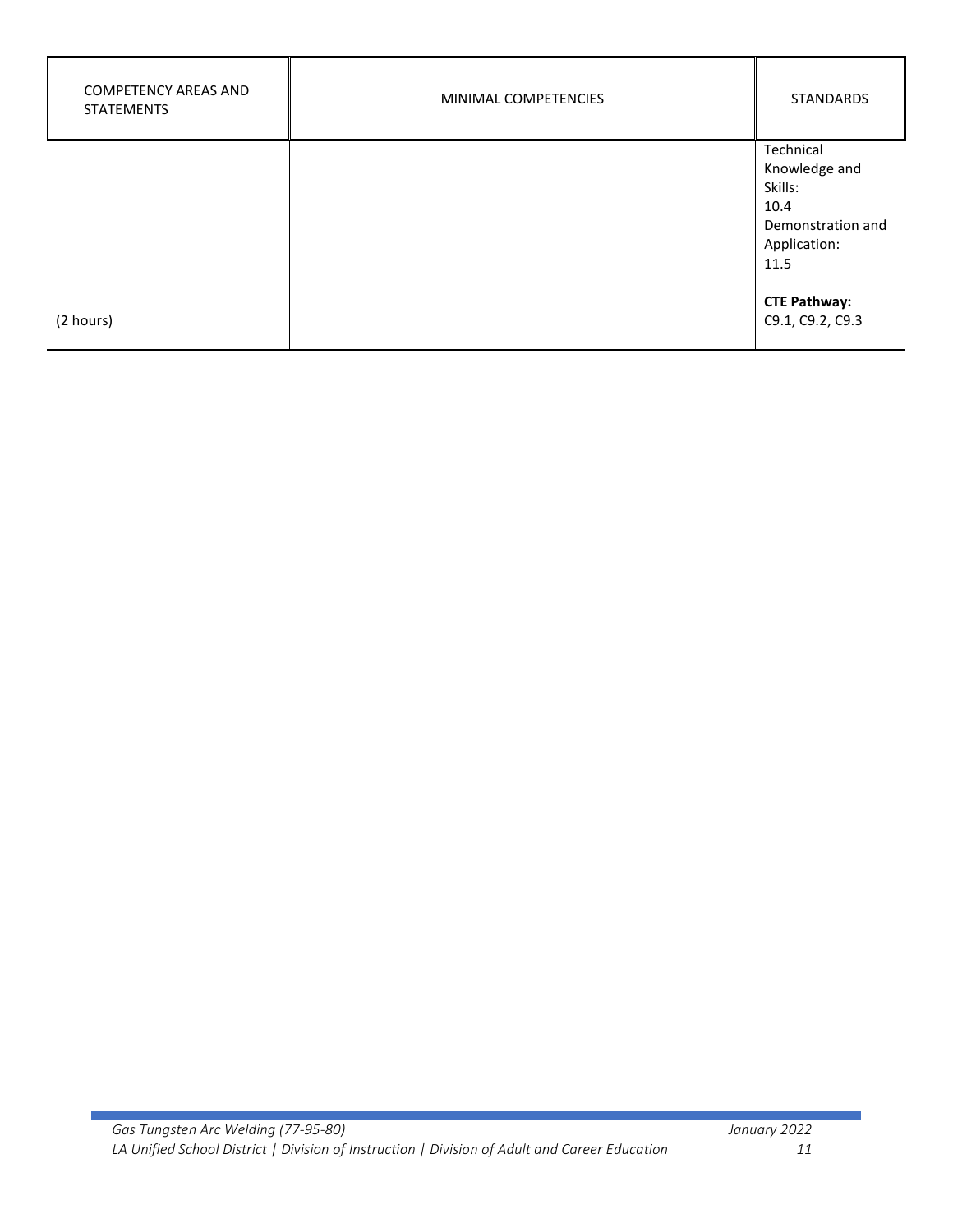# *SUGGESTED INSTRUCTIONAL MATERIALS and OTHER RESOURCES*

### **TEXTBOOKS**

Prosser, Mark A. and Minnick, William H. Gas tungsten Arc Welding Handbook, 7<sup>th</sup> Edition, G-W Publisher, 2021

#### **RESOURCES**

Employer Advisory Board members

CTE Model Curriculum Standards for Manufacturing and Product Development: <http://www.cde.ca.gov/ci/ct/sf/documents/manproddev.pdf>

American Welding Society, 550 N.W. LeJeune Road, Miami, Florida 33126; Phone: 800-443-9353, [http://www.aws.org](http://www.aws.org/)

### **COMPETENCY CHECKLIST**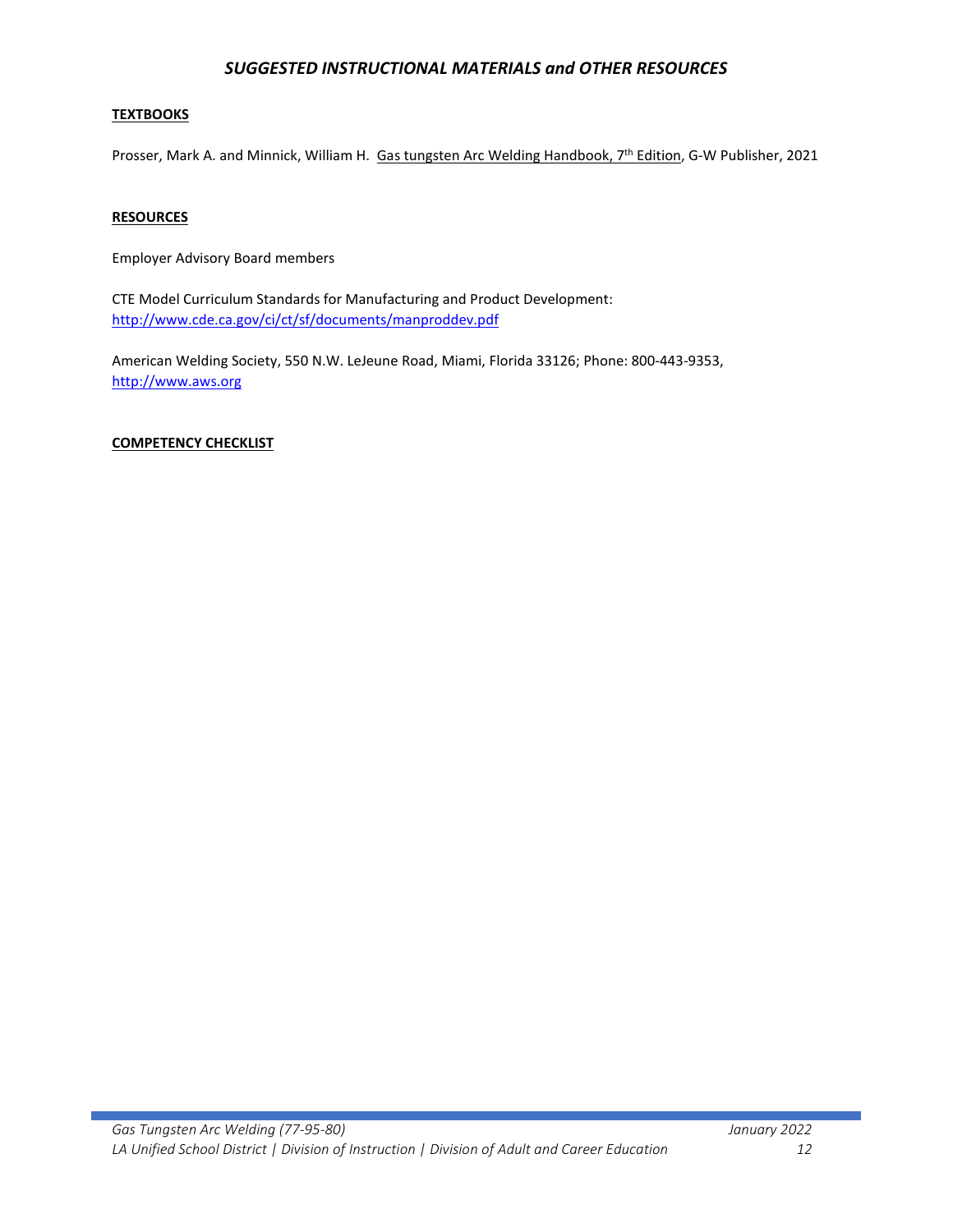# *TEACHING STRATEGIES and EVALUATION*

#### **METHODS AND PROCEDURES**

- A. Lectures and discussions
- B. Demonstrations and participation
- C. Multimedia presentations
- D. Individualized instruction
- E. Role-playing
- F. Guest speakers
- G. Field trips and field study experiences
- H. Projects

#### **EVALUATION**

SECTION A – Orientation and Safety – Pass the safety test with 100% accuracy.

SECTION B – Gas Tungsten Arc Welding (GTAW) – Pass all assignments and exams on gas tungsten arc welding with a minimum score of 80% or higher.

SECTION C – Gas Tungsten Arc Welding (GTAW) Tools and Equipment – Pass all assignments and exams on gas tungsten arc welding tools and equipment with a minimum score of 80% or higher.

SECTION D – Fillet Welds – Pass all assignments and exams on fillet welds with a minimum score of 80% or higher.

SECTION E – Groove Welds – Pass all assignments and exams on groove welds with a minimum score of 80% or higher.

SECTION F – Employability Skills Review – Pass all assignments and exams on employability skills review with a minimum score of 80% or higher.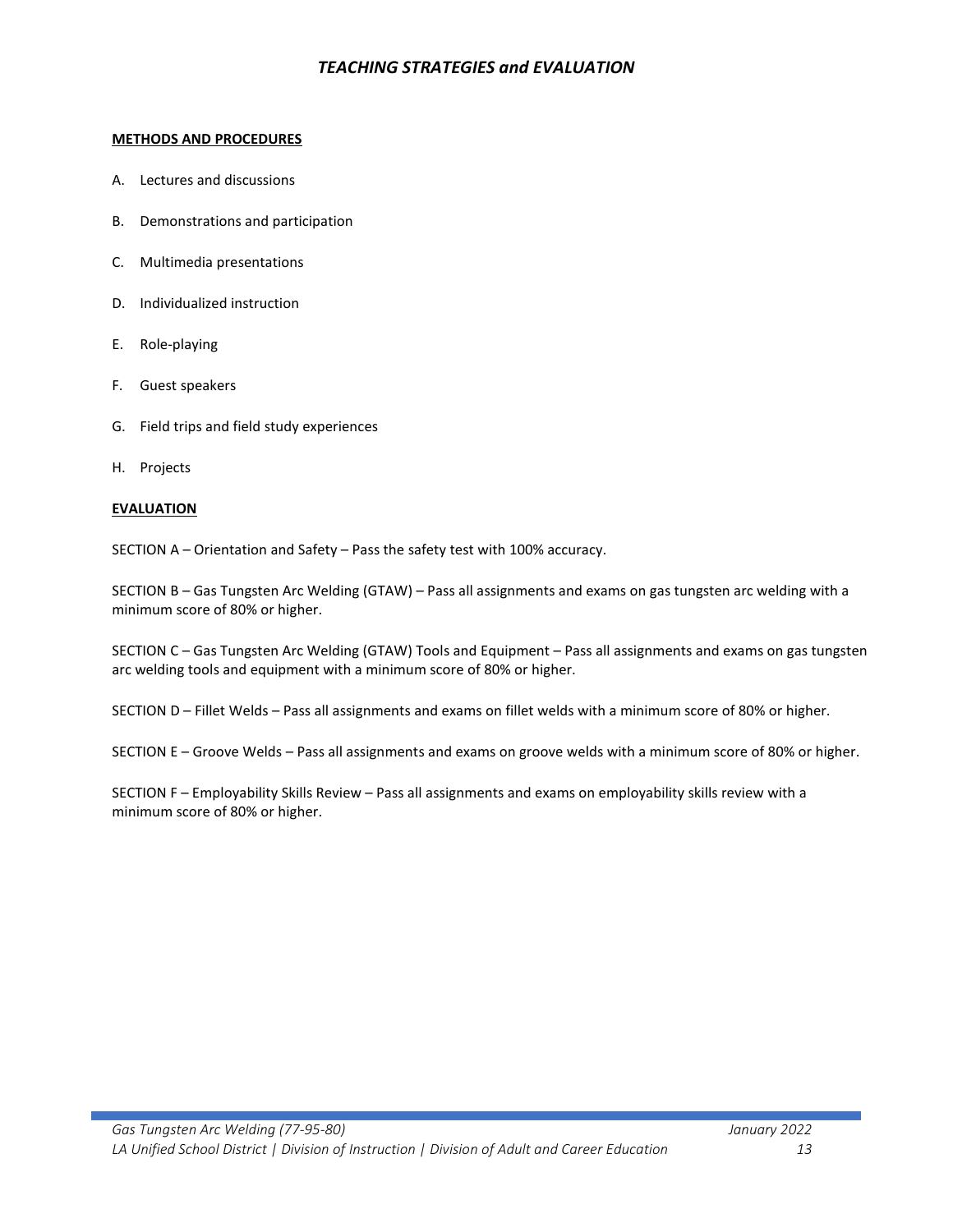# *Standards for Career Ready Practice*

### **1. Apply appropriate technical skills and academic knowledge.**

Career-ready individuals readily access and use the knowledge and skills acquired through experience and education. They make connections between abstract concepts with real-world applications and recognize the value of academic preparation for solving problems, communicating with others, calculating measures, and performing other work-related practices.

### **2. Communicate clearly, effectively, and with reason.**

Career-ready individuals communicate thoughts, ideas, and action plans with clarity, using written, verbal, electronic, and/or visual methods. They are skilled at interacting with others: they are active listeners who speak clearly and with purpose, and they are comfortable with terminology that is common to workplace environments. Career-ready individuals consider the audience for their communication and prepare accordingly to ensure the desired outcome.

#### **3. Develop an education and career plan aligned with personal goals.**

Career-ready individuals take personal ownership of their educational and career goals and manage their individual plan to attain these goals. They recognize the value of each step in the educational and experiential process, and they understand that nearly all career paths require ongoing education and experience to adapt to practices, procedures, and expectations of an ever-changing work environment. They seek counselors, mentors, and other experts to assist in the planning and execution of education and career plans.

#### **4. Apply technology to enhance productivity.**

Career-ready individuals find and maximize the productive value of existing and new technology to accomplish workplace tasks and solve workplace problems. They are flexible and adaptive in acquiring and using new technology. They understand the inherent risks—personal and organizational—of technology applications, and they take actions to prevent or mitigate these risks.

### **5. Utilize critical thinking to make sense of problems and persevere in solving them**

Career-ready individuals recognize problems in the workplace, understand the nature of the problems, and devise effective plans to solve the problems. They thoughtfully investigate the root cause of a problem prior to introducing solutions. They carefully consider options to solve a problem and, once agreed upon, follow through to ensure the problem is resolved.

### **6. Practice personal health and understand financial literacy.**

Career-ready individuals understand the relationship between personal health and workplace performance. They contribute to their personal well-being through a healthy diet, regular exercise, and mental health activities. Career-ready individuals also understand that financial literacy leads to a secure future that enables career success.

#### **7. Act as a responsible citizen in the workplace and the community.**

Career-ready individuals understand the obligations and responsibilities of being a member of a community and demonstrate this understanding every day through their interactions with others. They are aware of the impacts of their decisions on others and the environment around them, and they think about the short-term and long-term consequences of their actions. They are reliable and consistent in going beyond minimum expectations and in participating in activities that serve the greater good.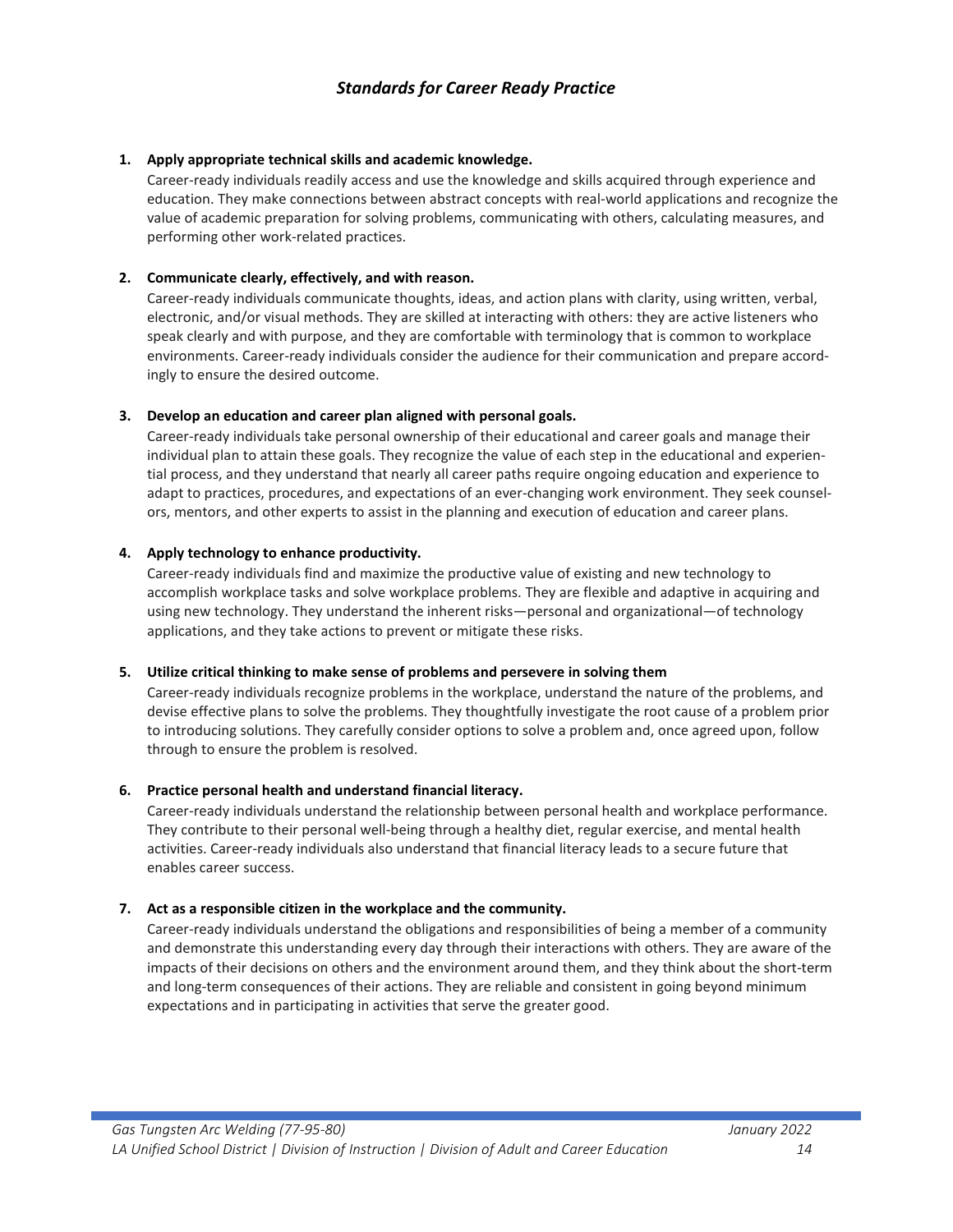### **8. Model integrity, ethical leadership, and effective management.**

Career-ready individuals consistently act in ways that align with personal and community-held ideals and principles. They employ ethical behaviors and actions that positively influence others. They have a clear understanding of integrity and act on this understanding in every decision. They use a variety of means to positively impact the direction and actions of a team or organization, and they recognize the short-term and long-term effects that management's actions and attitudes can have on productivity, morale, and organizational culture.

### **9. Work productively in teams while integrating cultural and global competence.**

Career-ready individuals contribute positively to every team, as both team leaders and team members. To avoid barriers to productive and positive interaction, they apply an awareness of cultural differences. They interact effectively and sensitively with all members of the team and find ways to increase the engagement and contribution of other members.

### **10. Demonstrate creativity and innovation.**

Career-ready individuals recommend ideas that solve problems in new and different ways and contribute to the improvement of the organization. They consider unconventional ideas and suggestions by others as solutions to issues, tasks, or problems. They discern which ideas and suggestions may have the greatest value. They seek new methods, practices, and ideas from a variety of sources and apply those ideas to their own workplace practices.

### **11. Employ valid and reliable research strategies.**

Career-ready individuals employ research practices to plan and carry out investigations, create solutions, and keep abreast of the most current findings related to workplace environments and practices. They use a reliable research process to search for new information and confirm the validity of sources when considering the use and adoption of external information or practices.

### **12. Understand the environmental, societal, and economic impacts of decisions.**

Career-ready individuals understand the interrelated nature of their actions and regularly make decisions that positively impact other people, organizations, the workplace, and the environment. They are aware of and utilize new technologies, understandings, procedures, and materials and adhere to regulations affecting the nature of their work. They are cognizant of impacts on the social condition, environment, workplace, and profitability of the organization.